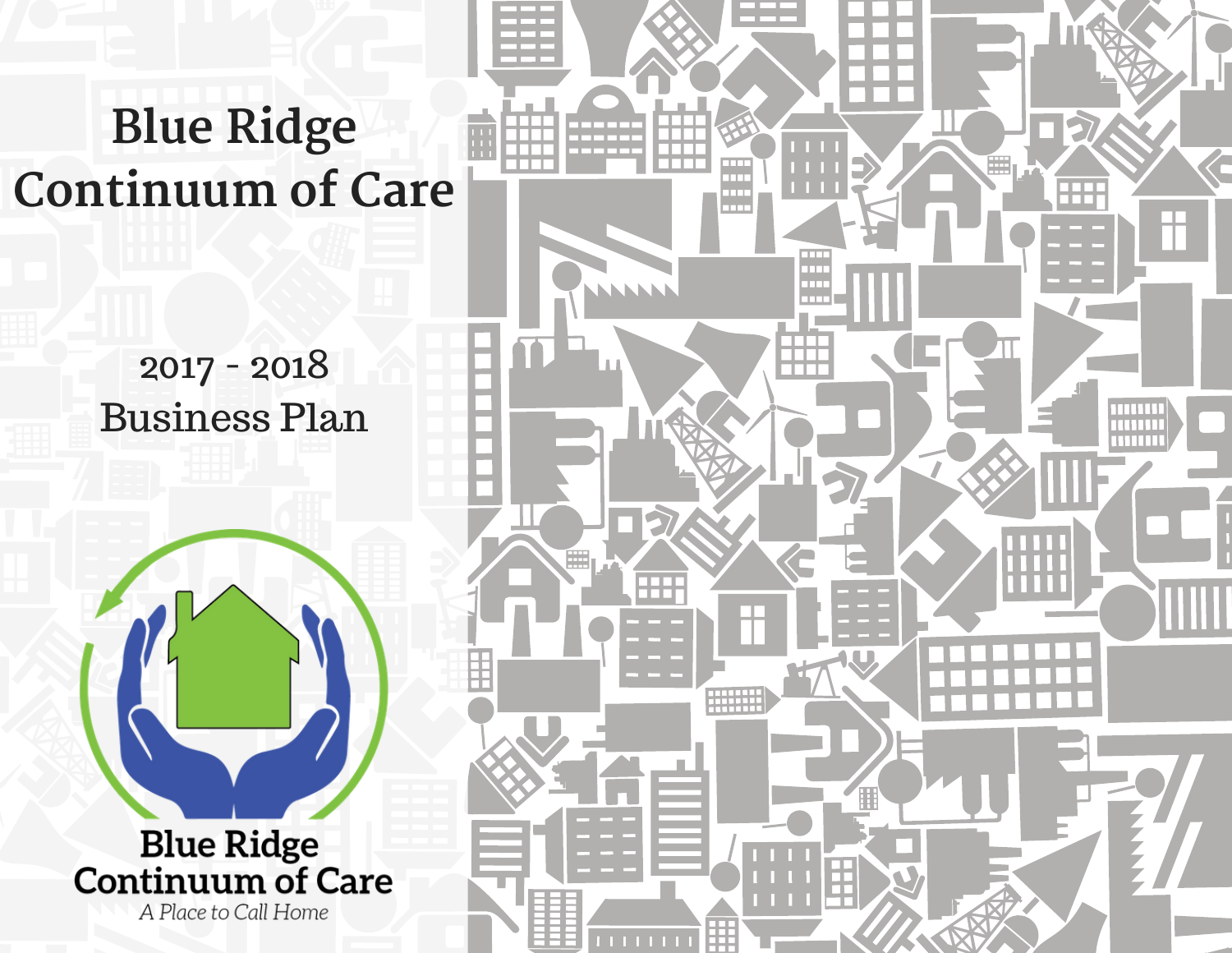# Local Community Making Homelessness Brief and One-Time

The Blue Ridge Continuum of Care is the region's local planning group working to end homelessness. The lead entity for the Blue Ridge Continuum of Care planning process is the Blue Ridge Interagency Council on Homelessness (BRICH). This leadership group includes twenty-one members, drawn from the general public, three local governments, mental health programs, state and federal programs, nonprofit organizations, businesses, and colleges/universities throughout the Roanoke region, including a formerly homeless person. BRICH serves as the facilitator and coordinator of our community's efforts to prevent, treat, and end homelessness.

*The causes of homelessness are many and varied, but the single most significant challenge to ending homelessness is the severe shortage of affordable housing options for households with extremely low incomes.*

The BRICH ensures the planning, coordination and implementation of an effective and efficient system-wide response to homelessness within the Roanoke region; promotes community-wide planning and commitment to the goal of ending homelessness; coordinates funding for efforts to rapidly rehouse homeless individuals and families; promotes access to and strategic use of mainstream resources; optimizes self-sufficiency among persons experiencing

homelessness; and analyzes community performance by data collection and measurement. BRICH oversees and coordinates the delivery of prevention and homeless services, and the implementation of the strategic plans.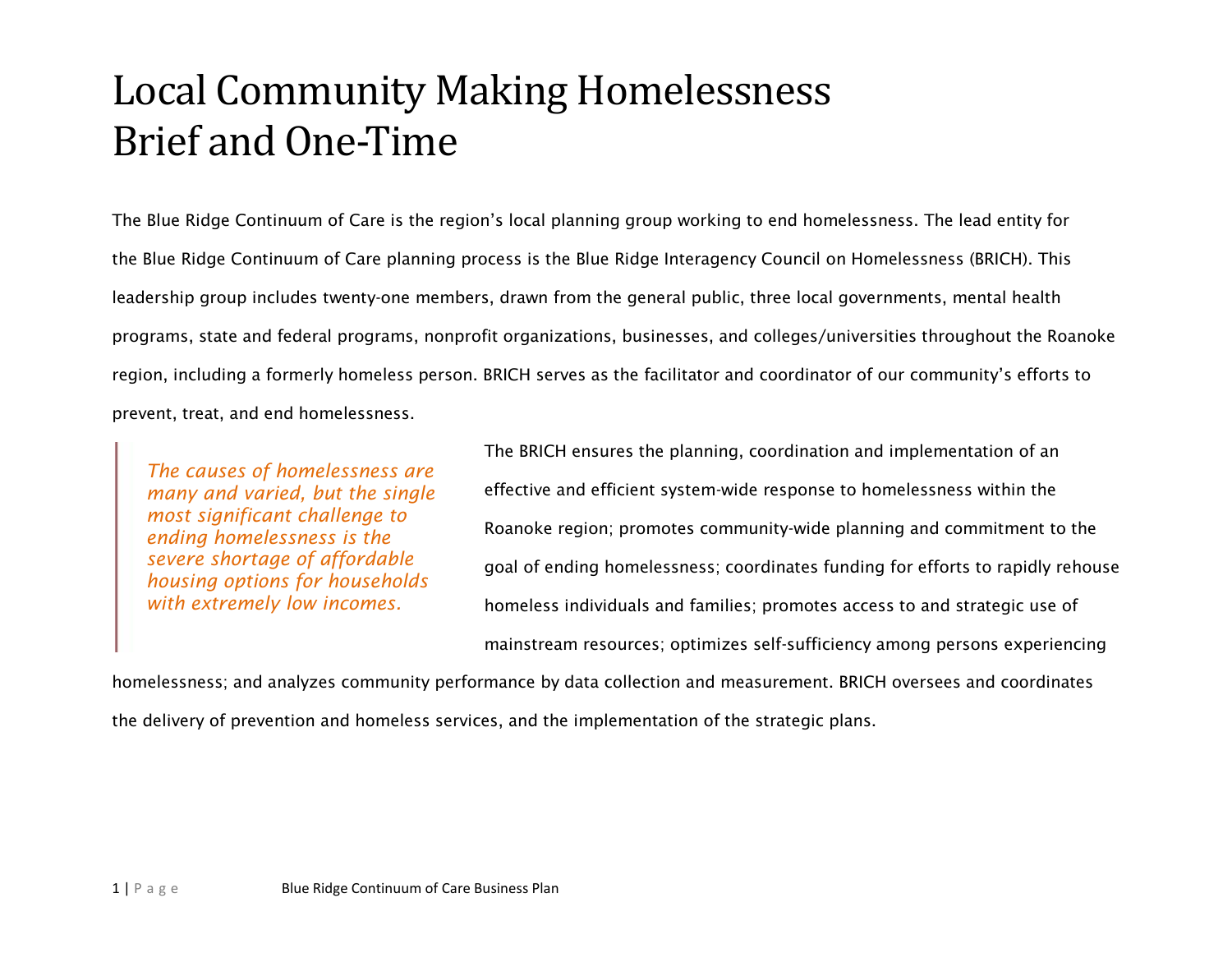# Introduction

The Blue Ridge Interagency Council on Homelessness is the HUD designated decision making group and oversight board of the Blue Ridge Continuum of Care (CoC). As the designated board for the Continuum of Care geographic area, the BRICH ensures that the CoC develops an annual strategic and business plan that meets the needs of the homeless individuals and families residing in its geographic area.

The plan on the following pages was developed by the BRICH and members of the Continuum of Care in consultation with the City of Roanoke, the designated CoC collaborative applicant for HUD funding. It sets forth four strategic goals with related strategies, clearly defined metrics, action steps and timelines for the 17 month period beginning February 1, 2017 and ending June 30, 2018. The document is the result of multiple planning sessions with representatives from the Blue Ridge Continuum of Care and the Blue Ridge Interagency Advisory Council.

Four goals outlined in the plan focus on:

- Reducing the number of homeless people and the number who become homeless for the first time
- Reducing the average time persons are enrolled in emergency shelter
- Increasing the success rate of permanent housing placement and retention for homeless people
- Increasing the percent of homeless adults who increase their employment and non-employment income

The above goals represent an intentional merger of federal, state and local priorities aimed at reducing and ending homelessness in the Blue Ridge area. The Blue Ridge Interagency Council on Homelessness and the Blue Ridge Continuum of Care are dedicated to creating a seamless system of services leading to safe and affordable housing for all who reside in its communities.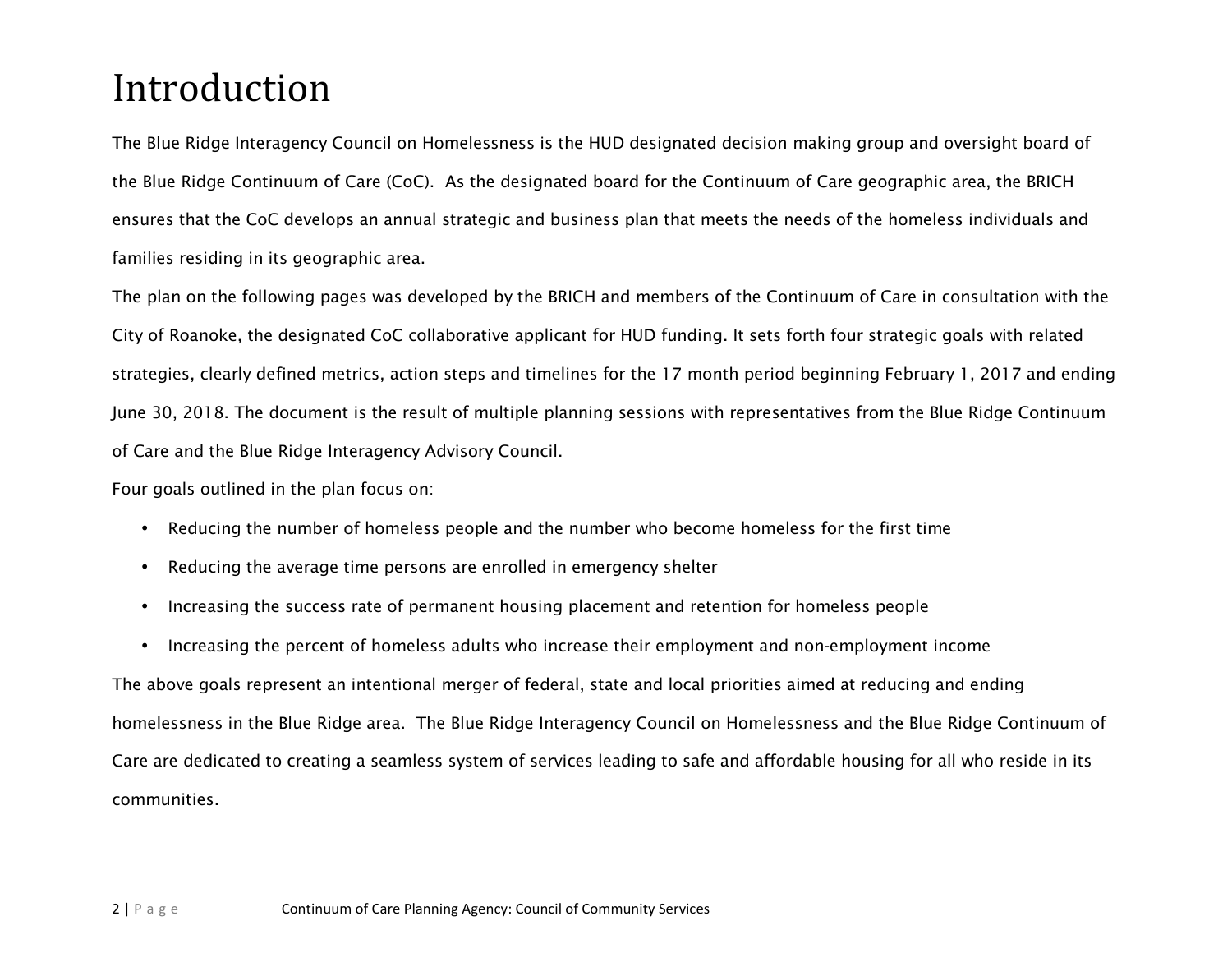## **2017 – 2018 Strategic Goals**

#### **Goal One:**

Demonstrate a 12% overall reduction in the number of homeless people and the number who become homeless for the first time (as measured through the 2017 and 2018 Point in Time counts), and the change in annual counts of sheltered homeless persons in **HMIS** 

#### **Metrics:**

- 1. Change in annual point in time counts of unsheltered and HMIS data of sheltered
- 2. Change in the number of homeless persons sheltered and unsheltered with no prior enrollment in HMIS in the previous year
- 3. Utilize annual Point in Time data as benchmark

| <b>Strategy</b>                             | <b>Action Steps</b>                                                                                       | Person/                                                      |
|---------------------------------------------|-----------------------------------------------------------------------------------------------------------|--------------------------------------------------------------|
|                                             |                                                                                                           | <b>Organization Responsible</b>                              |
| Build capacity of<br>1.                     | Conduct regular monthly meetings of CoC and BRICH<br>А.                                                   | CoC and BRICH Chairs                                         |
| <b>BRICH and CoC</b><br>through committees, | Continue regular BRICH Marketing Committee meetings<br>В.<br>Review HMIS policies and procedures annually | Debbie Brown, BRICH Data<br><b>Collection and Assessment</b> |
| meetings, and                               | Reactivate Data Quality Committee and conduct regular meetings<br>C.                                      | Chair                                                        |
| performance                                 | Continue regular HELPS Committee meetings (bi-monthly)<br>D.                                              | Matt, Ben                                                    |
| development                                 | Continue regular By-Name (family, youth, veteran, chronic) Committee<br>Ε.<br>meetings                    | Chair                                                        |
|                                             | Continue regular Ranking Committee meetings<br>F.                                                         | <b>Brenda Thornton</b>                                       |
|                                             | Establish Coordinated Entry Committee and meeting schedule<br>G.                                          | Carol Tuning, CoC                                            |
|                                             | Conduct quarterly business plan updates<br>Н.                                                             | Matt, Alison                                                 |
|                                             | Continue grant writing committee                                                                          | Planning agency, CoC Chair,<br><b>BRICH Chair</b>            |
|                                             | Monitor financial expenditures of HUD and DHCD grantees; report results<br>quarterly                      | <b>CCS</b>                                                   |
|                                             | Conduct bi-annual program monitoring visit of CoC and DHCD grantees                                       | <b>CCS</b>                                                   |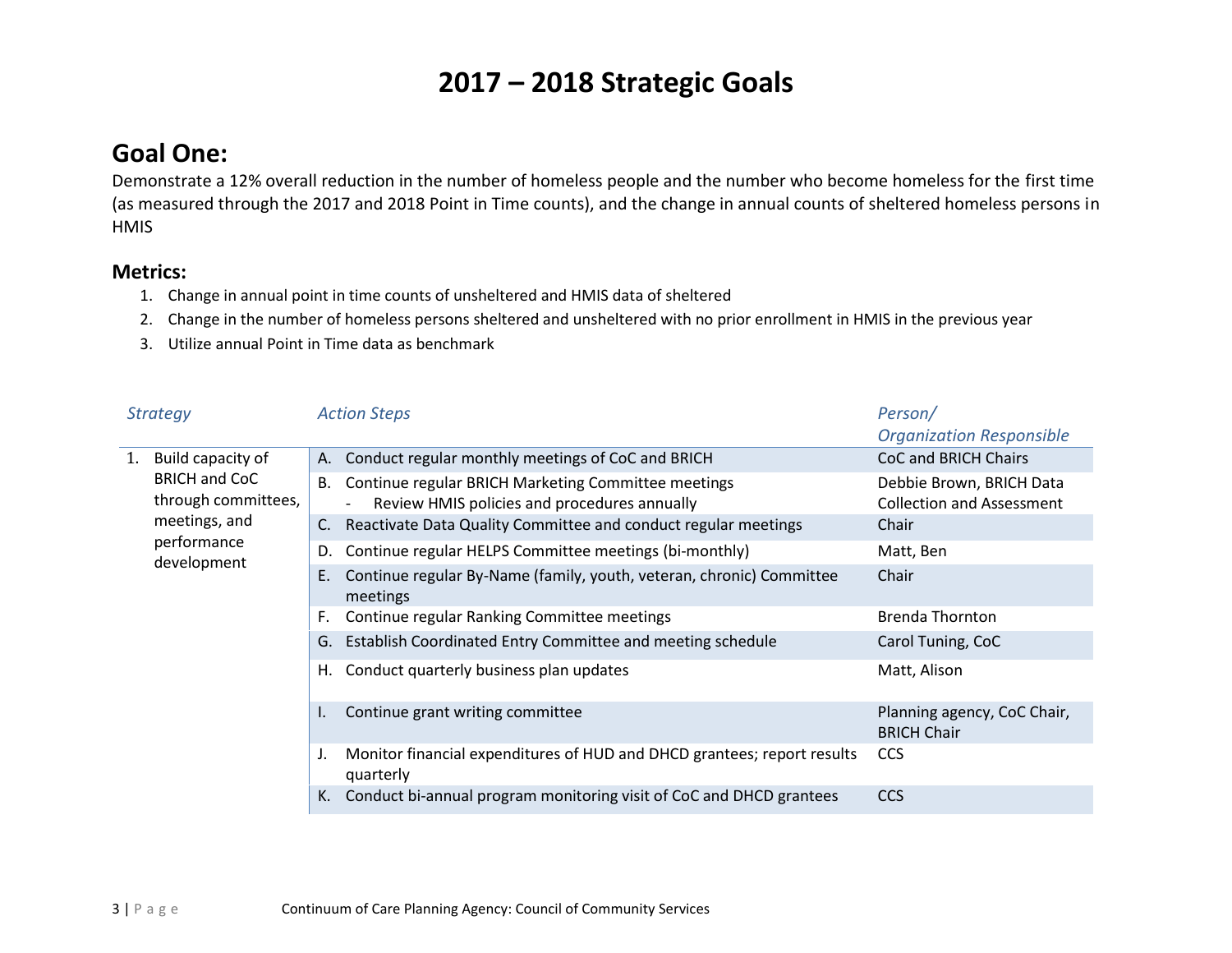#### **Goal Two:**

Demonstrate an annual reduction of the average time persons are enrolled in emergency shelter

#### **Metrics:**

1. Decrease in the length of time persons spend in emergency shelter by 10% annually

|                 | <b>Strategy</b>                                       | <b>Action Steps</b>                                                                                                                                                                                         | Person/<br><b>Organization Responsible</b>                                     |
|-----------------|-------------------------------------------------------|-------------------------------------------------------------------------------------------------------------------------------------------------------------------------------------------------------------|--------------------------------------------------------------------------------|
| 1.              | Increase permanent<br>supportive housing<br>resources | Develop mutually beneficial relationship between homeless services and<br>A.<br>Roanoke Redevelopment and Housing Authority for use of public housing<br>units                                              | Jessica Farmer                                                                 |
|                 |                                                       | Research utilization of mainstream funding to pay for supportive services<br>В.                                                                                                                             | <b>DSS Representative</b>                                                      |
|                 |                                                       | Research utilization of private funding to invest in affordable housing<br>C.                                                                                                                               | Dan, Carol, Dave Prosser                                                       |
| 2.              | Increase rapid re-<br>housing resources               | A. Adhere to HomeLink Community Policy Manual to reduce time families<br>spend in emergency shelter                                                                                                         | <b>CoC Members</b>                                                             |
|                 |                                                       | Work with landlords to increase availability of affordable housing to high<br>B.<br>barrier placements                                                                                                      | Rapid Re-housing and<br><b>Permanent Supportive</b><br><b>Housing Agencies</b> |
| 3.              | Standardize referral<br>and assessment                | A. Standardize and adopt common referral and assessment forms                                                                                                                                               | <b>Coordinated Entry</b><br>Committee                                          |
|                 | forms                                                 | Expand HMIS capacity management of By-Name lists<br><b>B.</b>                                                                                                                                               | Ben, Matt                                                                      |
|                 |                                                       | Design web-based entry portal with seamless entry into HMIS<br>C.                                                                                                                                           | Ben, Matt                                                                      |
| Community<br>4. |                                                       | D. Develop CoC-wide landlord referral list to be housed in web-based HMIS<br>portal                                                                                                                         | <b>Coordinated Entry</b><br>Committee                                          |
|                 | Education                                             | A. Partner with Community Housing Resource Center and Blue Ridge Legal<br>Services to provide education on landlord/tenant rights and<br>responsibilities (with possible break out session for PSH clients) | Matt                                                                           |
|                 |                                                       | Plan and conduct annual CoC Best Practices conference<br>B <sub>1</sub>                                                                                                                                     | Matt, Ali, Carol, Paula                                                        |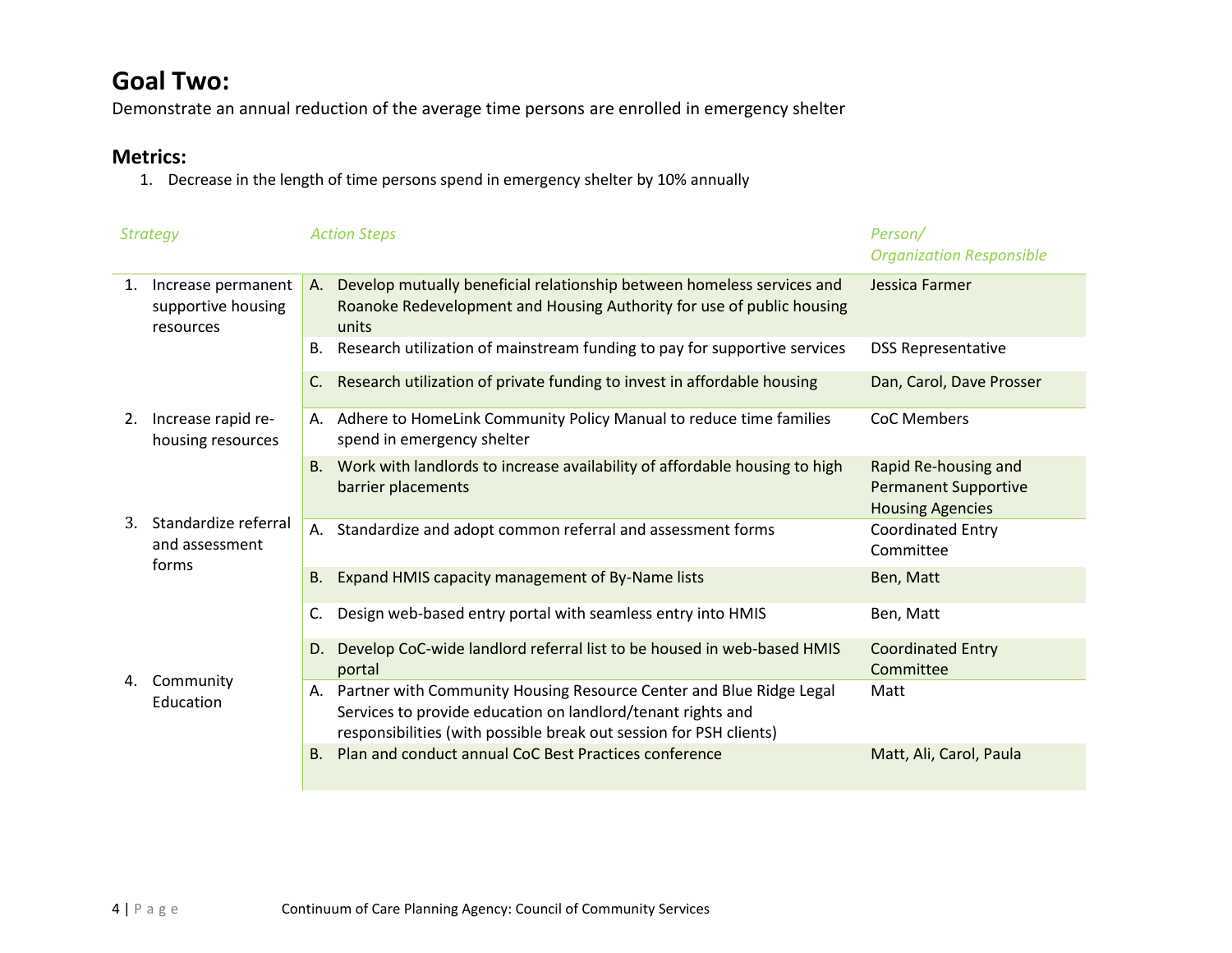#### **Goal Three:**

Demonstrate an increased success rate of permanent housing placement and retention for homeless people

#### **Metrics:**

Returns to Emergency Shelter from any Permanent Supportive Housing or Rapid Re-Housing project who exited to permanent housing destinations

- 1. Data Quality Committee to set baseline for housing retention at 12 and 24 months
- 2. \*\*\*Set baseline for permanent housing placement rate\*\*\*

|                | <b>Strategy</b>                           |    | <b>Action Steps</b>                                                                                                     | Person/<br><b>Organization Responsible</b> |
|----------------|-------------------------------------------|----|-------------------------------------------------------------------------------------------------------------------------|--------------------------------------------|
| 1.             | Develop and adopt<br>programs system      |    | A. Work with Data Quality Committee to establish HMIS data to set baseline<br>for housing retention at 12 and 24 months | <b>Data Quality Committee</b>              |
|                | performance model                         | В. | Establish baseline for permanent housing placement rate                                                                 | Data Quality Committee                     |
|                |                                           | C. | Include appropriate metrics under Goal 3 in business plan                                                               | <b>Data Quality Committee</b>              |
|                |                                           | D. | Report quarterly progress against goals and metrics as stated in the<br><b>Business Plan</b>                            | Matt                                       |
| 2 <sub>1</sub> | Work with new<br><b>Rescue Mission</b>    | A. | Meet with Rescue Mission CEO                                                                                            | Dan, Carol                                 |
|                | leadership to<br>improve data             | В. | Work with Rescue Mission leadership to reduce barriers to HMIS<br>utilization                                           | Dan, Carol, Matt                           |
|                | quality and use of<br><b>HMIS</b>         |    | C. AHAR? System Performance?                                                                                            |                                            |
| 3.             | Work with 211<br>Virginia to develop      | А. | Planning agency will coordinate work with 211 Virginia on list of<br>resources                                          | Dan, Planning Agency                       |
|                | a community-wide<br>list of resources for | B. | Define keywords/service categories and service area for inclusion in<br>resource list                                   | CoC                                        |
|                | supportive services                       |    | C. Present resource list to Coordinated Entry Committee                                                                 | CoC                                        |
|                |                                           |    | D. Develop wider network of mental health/substance abuse providers                                                     |                                            |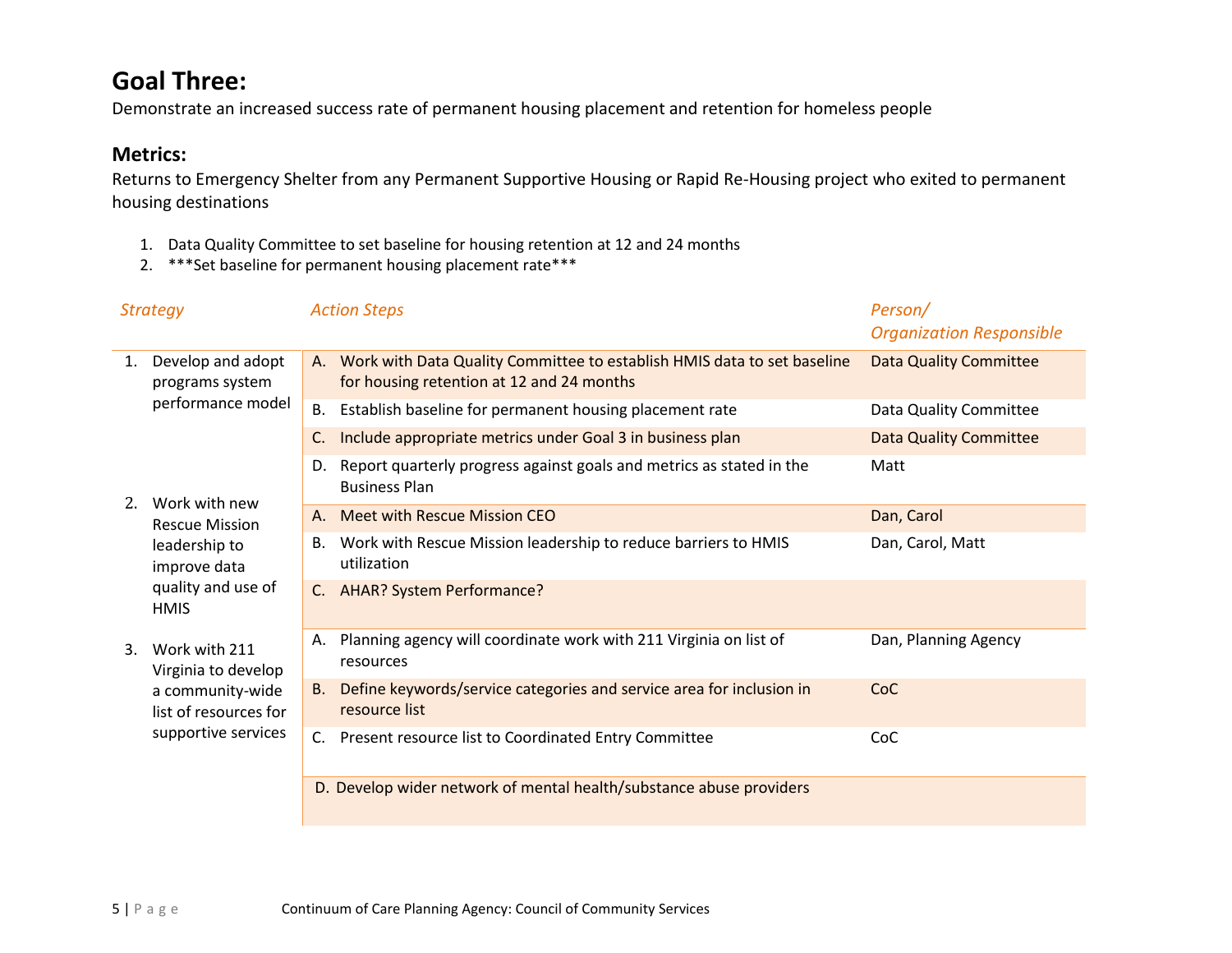|        |                                           | F. | Coordinate relationships with child care providers (Smart Beginnings)                                                                                      |                             |
|--------|-------------------------------------------|----|------------------------------------------------------------------------------------------------------------------------------------------------------------|-----------------------------|
|        | 4. Coordinate CoC,<br>United Way, and     | А. | Update at BRICH from Roanoke City Public Schools and RYSE                                                                                                  | Malora Horn, Kristen Adkins |
| family | Roanoke City Public<br>Schools efforts to |    | B. Continue to include RYSE and Roanoke City Public Schools data efforts<br>into By-Name Committee list structure                                          |                             |
|        | reduce youth and<br>homelessness          |    | Homeless Liaison for Roanoke City Public Schools to work with planning<br>agency to develop monthly, unduplicated reports of DOE defined<br>homeless youth | Malora, Ben                 |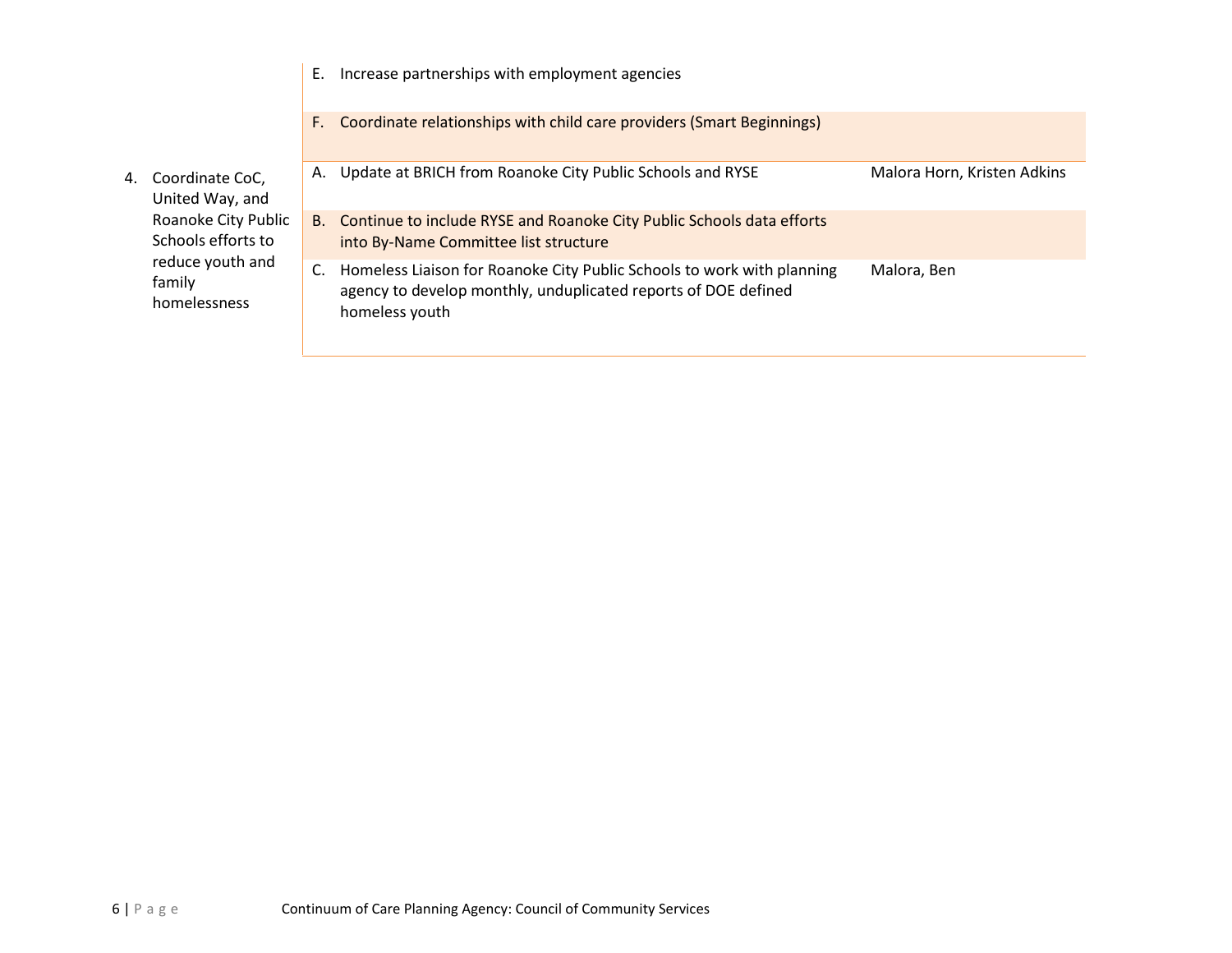#### **Goal Four:**

Demonstrate an increase in the percent of homeless adults who increase their employment and non-employment income

#### **Metrics:**

- \*\*\*Review HUD percentages\*\*\*
	- 1. Change in employment income during the reporting period
	- 2. Change in non-employment cash income during the reporting period
	- 3. Change in employment income from entry to exit for system leavers
	- 4. Change in non-employment cash income from entry to exit for system leavers

|    | <b>Strategy</b>                                                                      |           | <b>Action Steps</b>                                                                           | Person/<br>Organization Responsible |
|----|--------------------------------------------------------------------------------------|-----------|-----------------------------------------------------------------------------------------------|-------------------------------------|
| 1. | Improve data<br>input/collection<br>related to income,<br>including baseline<br>data | А.        | Develop data quality standards related to income                                              | Data Quality Committee              |
|    |                                                                                      | <b>B.</b> | Provide ongoing data quality training                                                         | Data Quality Committee/Ben          |
|    |                                                                                      | C.        | Develop and implement ongoing data quality checks as related to<br>income                     | Data Quality<br>Committee/Ben/Matt  |
|    |                                                                                      | D.        | Use HMIS to determine past performance in relation to positive change<br>in employment income | Data Quality Committee              |
|    |                                                                                      | E.        | Recommend specific percent change in employment income for inclusion<br>in business plan      | Data Quality Committee              |
|    |                                                                                      | F.        | Provide training to HMIS agency users to improve employment income<br>data quality            | Ben/Matt                            |
| 2. | Improve access to<br>and evaluations of<br>available non-<br>employment<br>benefits  | Α.        |                                                                                               |                                     |
|    |                                                                                      | В.        |                                                                                               |                                     |
|    |                                                                                      | C.        |                                                                                               |                                     |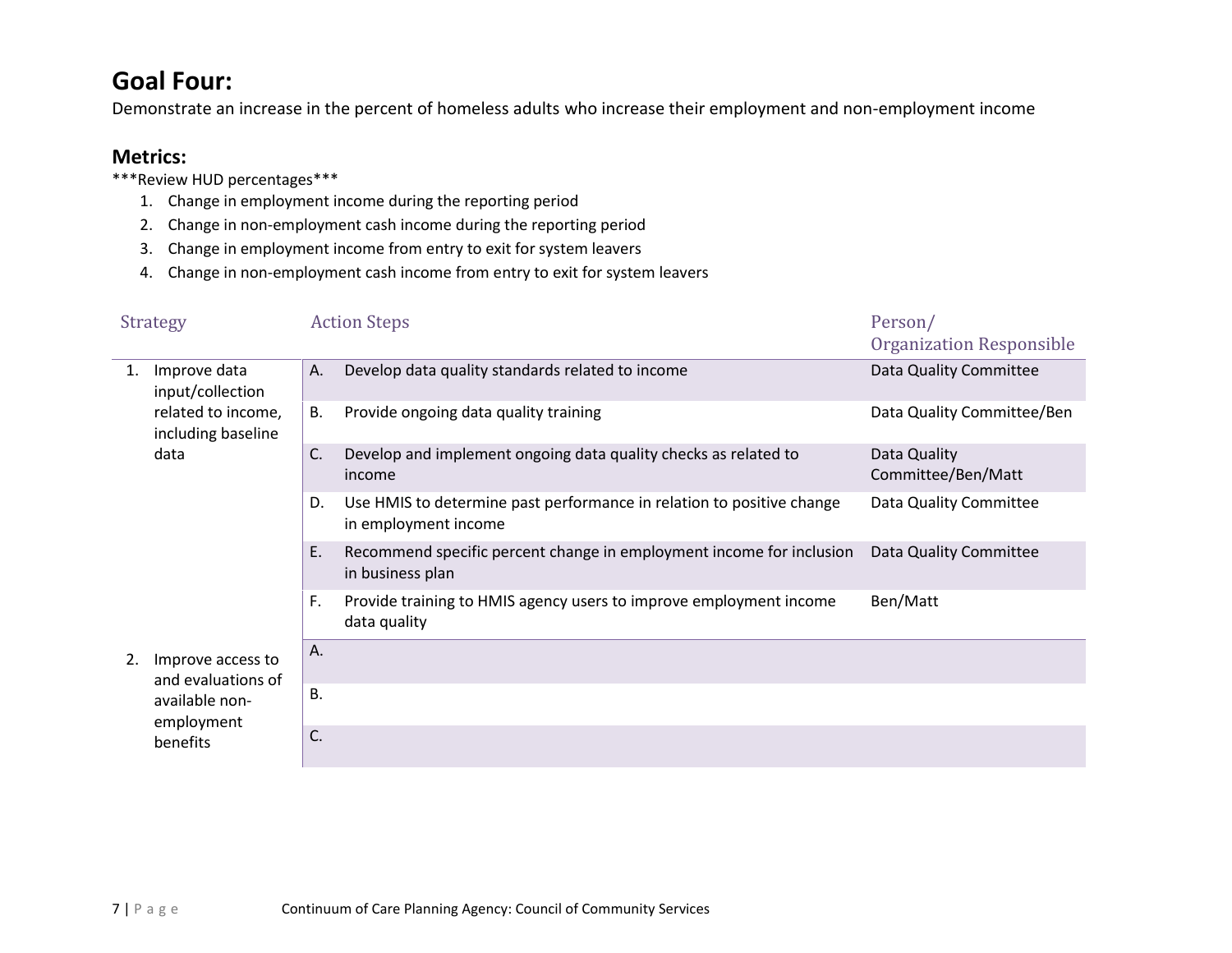#### **HELPS Committee**

| <b>Name</b>                | Organization                                | <b>Email</b>                            |
|----------------------------|---------------------------------------------|-----------------------------------------|
| Aaron Dowdy                | <b>Family Promise</b>                       | adowdy@familypromiseroanoke.org         |
| Alan Woodward              | <b>VA</b>                                   | alan.woodward@va.gov                    |
| Ali Hamed-Moore            | <b>ARCH Services</b>                        | ali.hamed-moore@archservices.org        |
| Anders Sylvester-Johnson   | <b>Rescue Mission</b>                       | anders@rescuemission.net                |
| Ashley Frankie             | <b>Family Promise</b>                       | afrankie@familypromiseroanoke.org       |
| <b>Ben Bristoll</b>        | <b>Community Housing Resource Center</b>    | benb@chrcblueridge.org                  |
| <b>Bill Duncan</b>         | Blue Ridge Independent Living Center        | bduncan@brilc.org                       |
| <b>Byron Roth</b>          | <b>Rescue Mission</b>                       | byron.roth@rescuemission.net            |
| <b>Carol Tuning</b>        | City of Roanoke                             | carol.tuning@roanokeva.gov              |
| <b>Celeste Hodges</b>      | <b>TAP</b>                                  | case.aid@tapintohope.org                |
| Cheryl Evans               | <b>TAP</b>                                  | cheryl.evans@tapintohope.org            |
| Christy Campbell           | VA                                          | christy.campbell@va.gov                 |
| David Meashey              |                                             | kndmeashey@msn.com                      |
| <b>Debra Ferrell</b>       | <b>TAP</b>                                  | debra.ferrell@tapintohope.com           |
| Digna Marrero              | <b>Turning Point</b>                        | Digna.marrero@salvationarmy.org         |
| <b>Elizabeth Pentecost</b> | City of Roanoke                             | elizabeth.pentecost@roanokeva.gov       |
| Evelyn Jordan              | <b>TAP</b>                                  | evelyn.jordan@tapintohope.com           |
| <b>Heather Brush</b>       | <b>Community Housing Resource Center</b>    | heatherb@chrcblueridge.org              |
| Jaimie Goodman             | <b>Turning Point</b>                        | Kjaimie.Goodman@salvationarmy.org       |
| Jazmine Gayle              | <b>ARCH Services</b>                        | jazmine.gayle@archservices.org          |
| Jessi Sartin               | <b>ARCH services</b>                        | Jessi.sartin@archservices.org           |
| Jessica Farmer             | Roanoke Redevelopment and Housing Authority | jfarmer@rkehousing.org                  |
| <b>Karen Reed</b>          | <b>ARCH</b>                                 | Karen.reed@archservices.org             |
| Katherine Donaldson        | VA                                          | katherine.donaldson@va.gov              |
| Katherine Poulos           | VA                                          | katherine.poulos@va.gov                 |
| Katrina McMillan-Zapf      | <b>Rescue Mission</b>                       | katrina.mcmillan-zaph@rescuemission.net |
| Ken Russell                | <b>Rescue Mission</b>                       | ken.russell@rescuemission.net           |
| Kim Gembala                | <b>Rescue Mission</b>                       | kim.gembala@rescuemission.net           |
| <b>Kristen Mises</b>       | <b>TAP</b>                                  | kristen.moses@tapintohope.org           |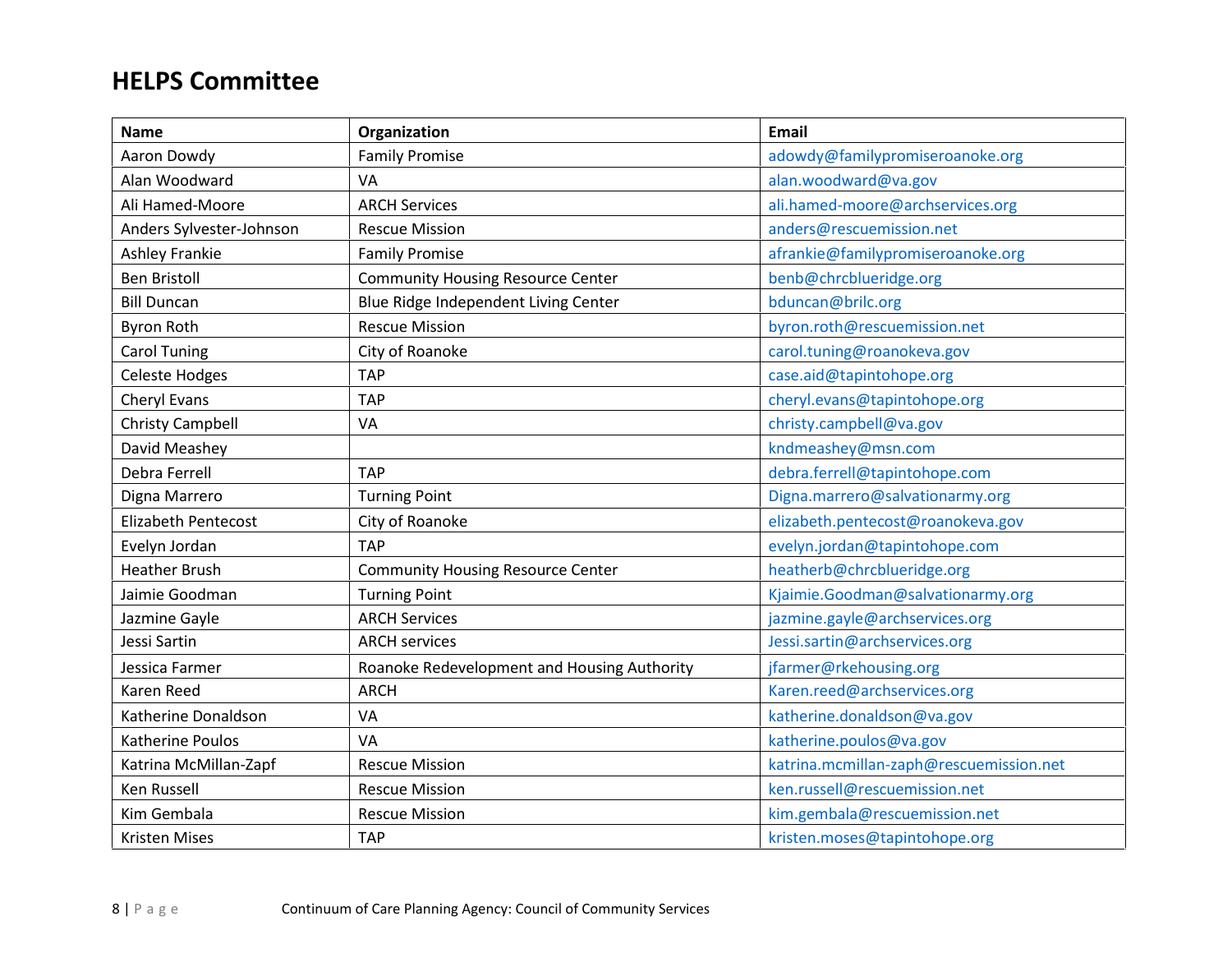| Lin Roberts              | <b>TAP</b>                               | lin.roberts@tapintohope.org          |
|--------------------------|------------------------------------------|--------------------------------------|
| Marie Muddiman           | <b>Family Promise</b>                    | mmuddiman@familypromiseroanoke.org   |
| <b>Matt Crookshank</b>   | <b>Community Housing Resource Center</b> | mattc@chrcblueridge.org              |
| Michael Alford           | <b>TAP</b>                               | michael.alford@tapintohope.org       |
| <b>Michael Patterson</b> | City of Roanoke (HAT)                    | michael.patterson@roanokeva.gov      |
| <b>Phillip Priest</b>    | Salvation Army                           | phillip.priest@uss.salvationarmy.org |
| Susan Trout              | City of Roanoke (Central Intake)         | susan.trout@roanokeva.gov            |
| Tanyia Jones             | VA                                       | tanyia.jones@va.gov                  |
| <b>Terry Hostetter</b>   | Blue Ridge Behavioral Healthcare         | thostetter@brbh.org                  |
| <b>Tracy Altizer</b>     | <b>Rescue Mission</b>                    | tracy@rescuemission.net              |
| Tracy Kochel             | Blue Ridge Behavioral Healthcare         | tkochel@brbh.org                     |
| Wayne & Georgia Meadows  | Samaritan Inn                            | wayne4samsinn@aol.com                |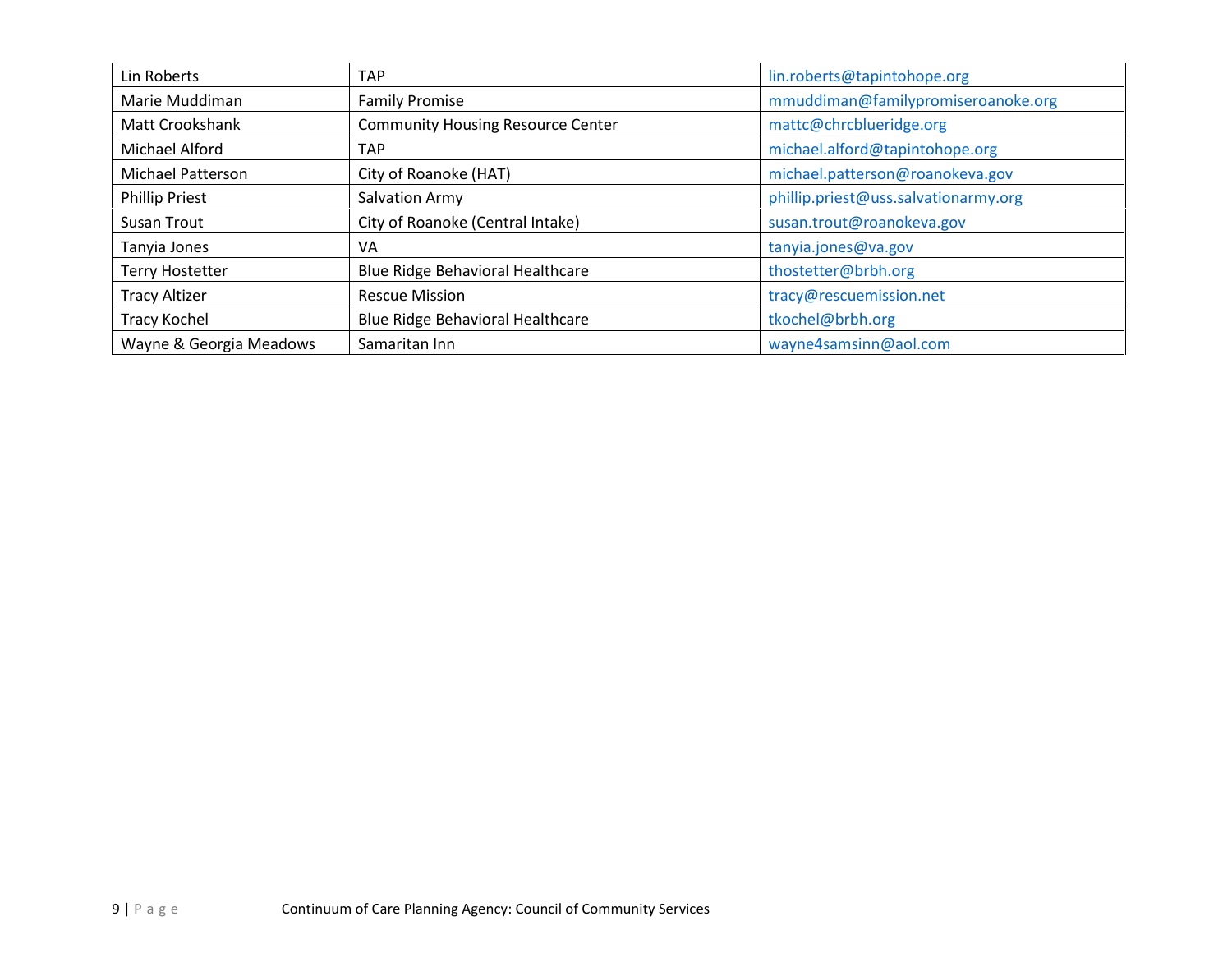#### **Chronic By-Name List Committee**

| <b>Name</b>                | Organization                             | Email                                |
|----------------------------|------------------------------------------|--------------------------------------|
| Aaron Dowdy                | <b>Family Promise</b>                    | adowdy@familypromiseroanoke.org      |
| Ali Hamed-Moore            | <b>ARCH Services</b>                     | ali.hamed-moore@archservices.org     |
| Amanda Martin              |                                          |                                      |
| <b>Ben Bristoll</b>        | <b>Community Housing Resource Center</b> | benb@chrcblueridge.org               |
| Carolyn Word               | <b>Rescue Mission</b>                    | carolyn.word@rescuemission.net       |
| Cheryl Evans               | <b>TAP</b>                               | cheryl.evans@tapintohope.org         |
| <b>Elizabeth Pentecost</b> | City of Roanoke                          | elizabeth.pentecost@roanokeva.gov    |
| <b>Heather Brush</b>       | <b>Community Housing Resource Center</b> | heatherb@chrcblueridge.org           |
| Jazmine Gayle              | <b>ARCH Services</b>                     | jazmine.gayle@archservices.org       |
| Kimberly Reed              |                                          |                                      |
| <b>Michael Patterson</b>   | City of Roanoke (HAT)                    | michael.patterson@roanokeva.gov      |
| Paul Powell                |                                          |                                      |
| <b>Phillip Priest</b>      | Salvation Army                           | phillip.priest@uss.salvationarmy.org |
| Susan Latta                |                                          |                                      |
| Terri Hostetter            |                                          | thostetter@brbh.org                  |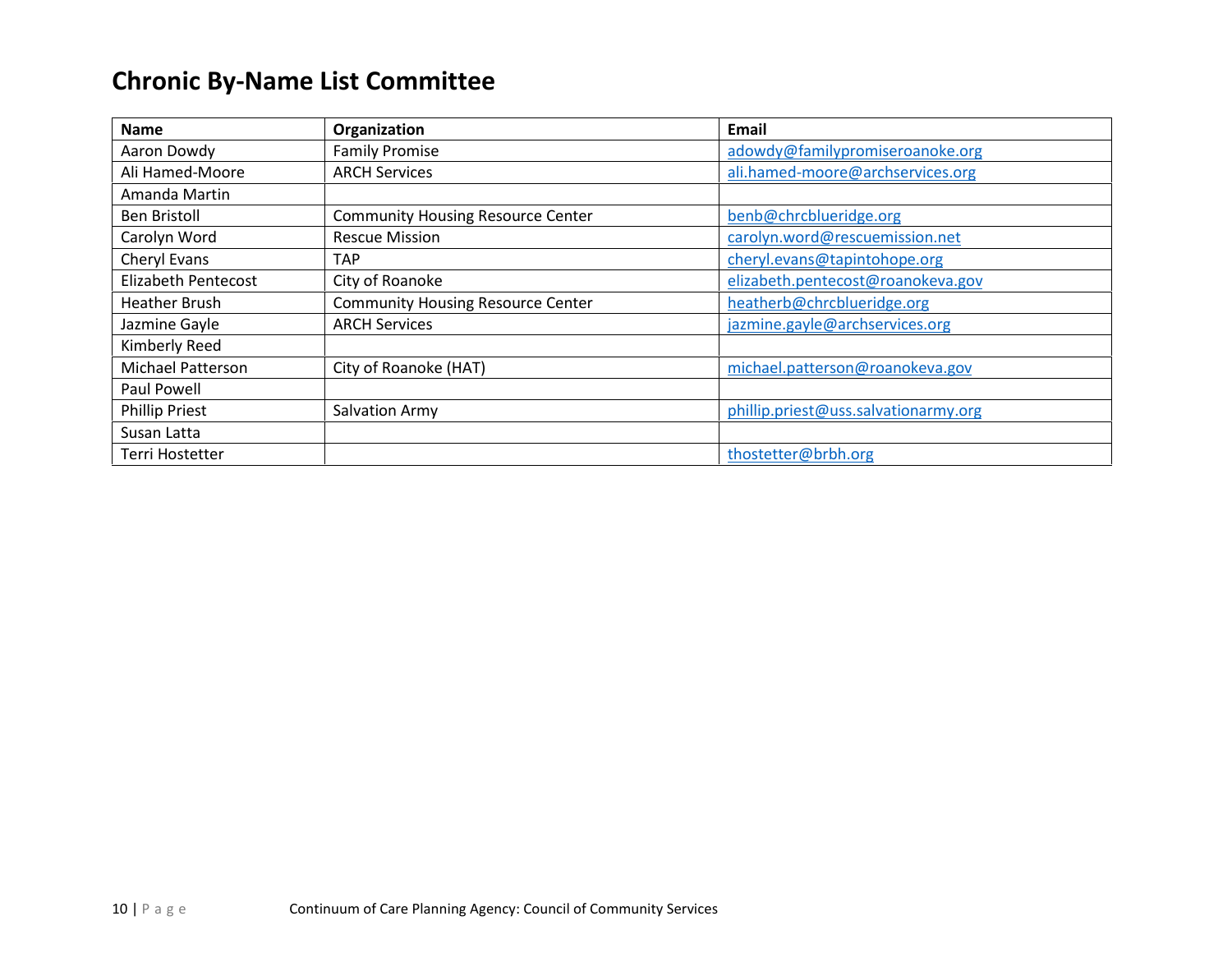#### **Veteran By-Name List Committee**

| <b>Name</b>              | Organization                                | Email                                |
|--------------------------|---------------------------------------------|--------------------------------------|
| <b>Aldith Ellis</b>      | TAP - SSVF                                  | aldith.ellis@tapintohope.org         |
| Ali Hamed-Moore          | <b>ARCH Services</b>                        | ali.hamed-moore@archservices.org     |
| Carol Tuning             | City of Roanoke                             | carol.tuning@roanokeva.gov           |
| Carolyn Word             | <b>Rescue Mission</b>                       | carolyn.word@rescuemission.net       |
| <b>Christy Campbell</b>  | VA                                          | christy.campbell@va.gov              |
| Elizabeth Pentecost      | City of Roanoke                             | elizabeth.pentecost@roanokeva.gov    |
| Eveyln Jordan            | <b>TAP</b>                                  | evelyn.jordan@tapintohope.org        |
| <b>Heather Brush</b>     | <b>Community Housing Resource Center</b>    | heatherb@chrcblueridge.org           |
| Jazmine Gayle            | <b>ARCH Services</b>                        | jazmine.gayle@archservices.org       |
| Jessica Farmer           | Roanoke Redevelopment and Housing Authority | jfarmer@rkehousing.org               |
| Katherine Donaldson      | VA                                          | katherine.donaldson@va.gov           |
| Kristi Holt              | Virginia Veteran and Family Support         | kholt@nrvcs.org                      |
| Matt Crookshank          | <b>Community Housing Resource Center</b>    | mattc@chrcblueridge.org              |
| <b>Michael Patterson</b> | City of Roanoke (HAT)                       | michael.patterson@roanokeva.gov      |
| <b>Phillip Priest</b>    | Salvation Army                              | phillip.priest@uss.salvationarmy.org |
| Tanyia Jones             | VA                                          | tanyia.jones@va.gov                  |
| Vickie Royer             | TAP - SSVF                                  | vickie.royer@tapintohope.org         |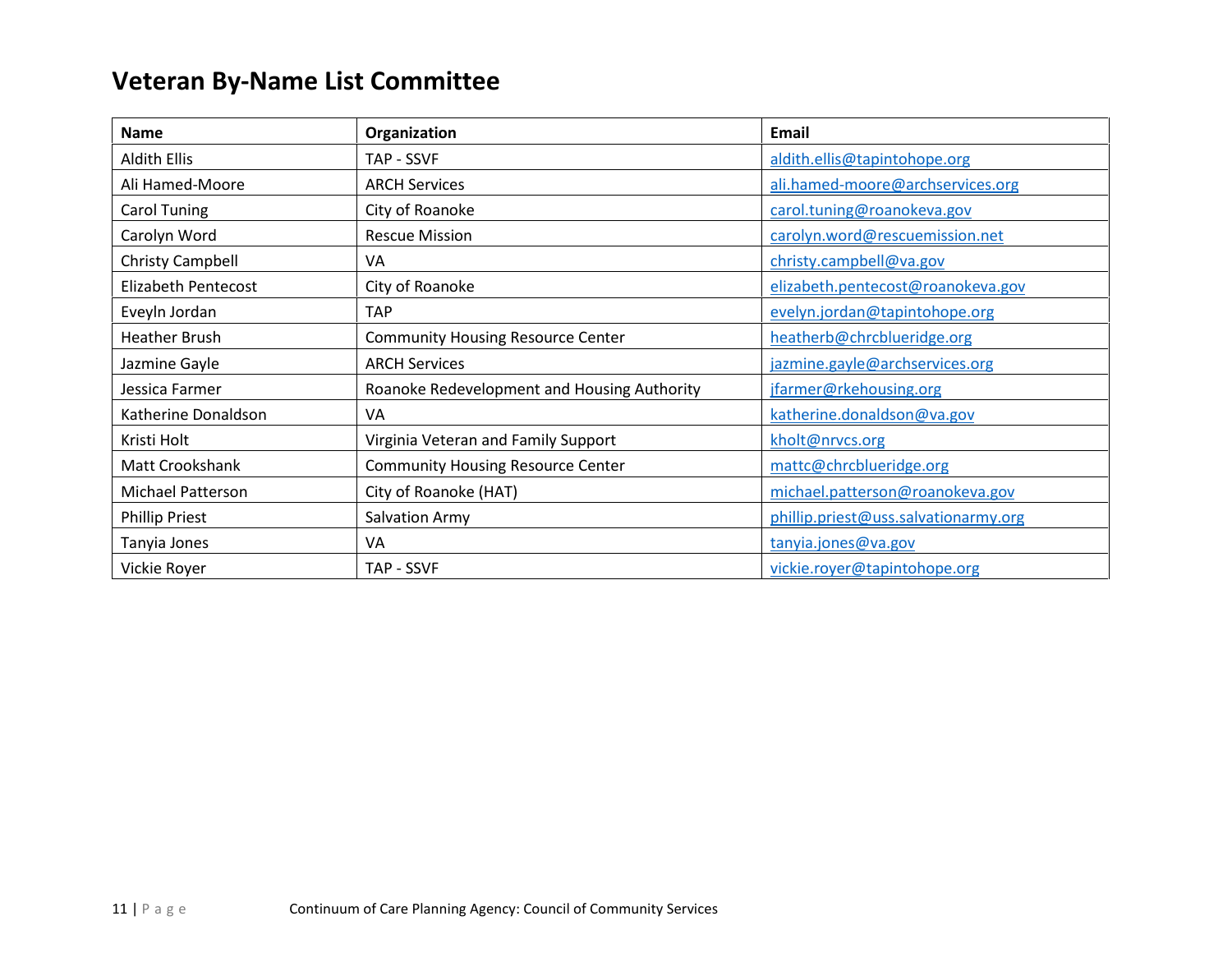### **Youth By-Name List Committee**

| <b>Name</b>             | Organization                                | <b>Email</b>                           |
|-------------------------|---------------------------------------------|----------------------------------------|
| Ali Hamed-Moore         | <b>ARCH Services</b>                        | ali.hamed-moore@archservices.org       |
| Amanda Anderson         | <b>Rescue Mission</b>                       |                                        |
| Angela Rice             | <b>DSS</b>                                  | angela.rice@dss.virginia.gov           |
| Angelica Wagner-Harvey  | <b>TAP</b>                                  | angelica.wagner-harvey@tapintohope.org |
| <b>Annette Lewis</b>    | <b>TAP</b>                                  | annettem.lewis6221@gmail.com           |
| Anthony Bowling         | <b>TAP</b>                                  | anthony.bowling@tapintohope.org        |
| Antwyne Calloway        | Blue Ridge Independent Living Center        | acalloway@brilc.org                    |
| <b>Ben Bristoll</b>     | <b>Community Housing Resource Center</b>    | benb@chrcblueridge.org                 |
| <b>Carol Tuning</b>     | City of Roanoke                             | carol.tuning@roanokeva.gov             |
| Cheryl Wilkinson        | Blue Ridge Behavioral Healthcare            | cwilkinson@brbh.org                    |
| David Bustamante        | Roanoke Redevelopment and Housing Authority | dbustamante@rkehousing.org             |
| Janet Belton            | Roanoke County DSS                          | jbelton@roanokecountyva.gov            |
| Jenny Alexander         | City of Roanoke DSS                         | jenny.alexander@roanokeva.gov          |
| Jim O'Hare              | City of Roanoke                             | jim.ohare@roanokeva.gov                |
| Jo Nelson               | <b>TAP</b>                                  | jo.nelson@tapintohope.org              |
| Jonathan Moralde        | Roanoke Pride                               | jonathan@roanokepride.org              |
| Keith Farmer            | <b>Straight Street</b>                      | keith@straightstreet.org               |
| Kim Gembala             | <b>Rescue Mission</b>                       | kim.gembala@rescuemission.net          |
| Kristin Adkins          | United Way of Roanoke Valley                | kristin@uwrv.org                       |
| <b>Kristy Hodges</b>    | <b>Salvation Army</b>                       | kristy.hodges@uss.salvationarmy.org    |
| Krystal Hullette        |                                             | khullette@roanokecccp.org              |
| Malora Horn             | Roanoke City Public Schools                 | mhorn@rcps.info                        |
| Marie Muddiman          | <b>Family Promise</b>                       | mmuddiman@familypromiseroanoke.org     |
| Matt Crookshank         | <b>Community Housing Resource Center</b>    | mattc@chrcblueridge.org                |
| Nick Dinkel             |                                             | nickdinkel@gmail.com                   |
| Robin Royer             | City of Roanoke                             | robin.royer@roanokeva.gov              |
| <b>Shannon Bardales</b> | <b>DSS</b>                                  | shannon.bardales@roanokeva.gov         |
| Susan Ferraro           | <b>Job Corps</b>                            | ferraro.susan@jobcorps.org             |
| Valerie Koeppel         | Youth Advocate Program                      | vkoeppel@yapinc.org                    |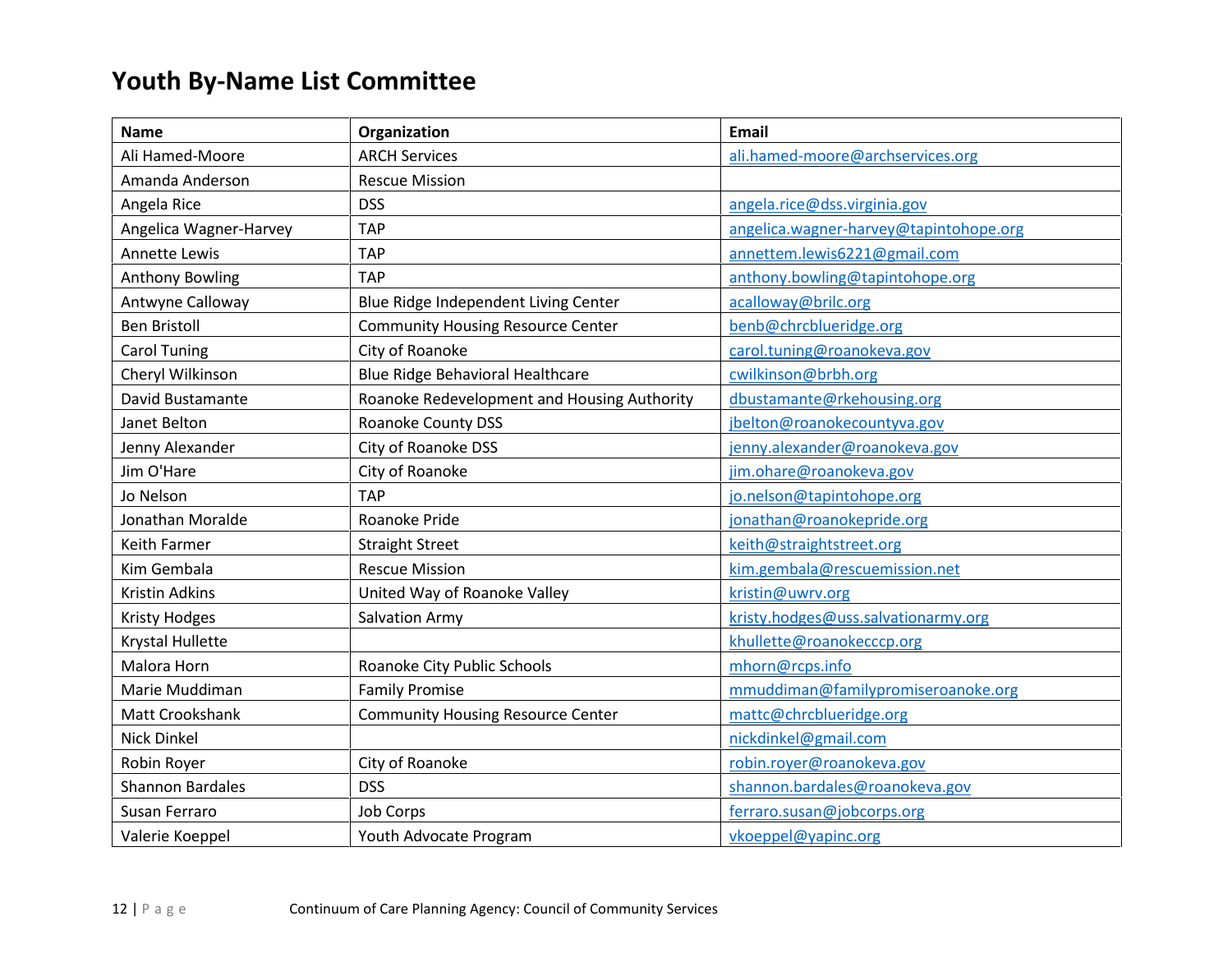#### **Family By-Name List Committee**

| <b>Name</b>                | Organization                             | Email                                  |
|----------------------------|------------------------------------------|----------------------------------------|
| Aaron Dowdy                | <b>Family Promise</b>                    | adowdy@familyrpomiseroanoke.org        |
| Ali Hamed-Moore            | <b>ARCH Services</b>                     | ali.hamed-moore@archservices.org       |
| Angelica Wagner-Harvey     | <b>TAP</b>                               | angelica.wagner-harvey@tapintohope.org |
| Antwyne Calloway           | Blue Ridge Independent Living Center     | acalloway@brilc.org                    |
| <b>Ben Bristoll</b>        | <b>Community Housing Resource Center</b> | benb@chrcblueridge.org                 |
| <b>Ben Sturgis</b>         | <b>Rescue Mission</b>                    | ben.sturgis@rescuemission.net          |
| Carol Tuning               | City of Roanoke                          | carol.tuning@roanokeva.gov             |
| <b>Elizabeth Pentecost</b> | City of Roanoke                          | elizabeth.pentecost@roanokeva.gov      |
| <b>Heather Brush</b>       | <b>Community Housing Resource Center</b> | heatherb@chrcblueridge.org             |
| Jamie Starkey              | Salvation Army - Turning Point           | jamie.starkey@uss.salvationarmy.org    |
| Jo Nelson                  | <b>TAP</b>                               | jo.nelson@tapintohope.org              |
| Kristin Adkins             | United Way                               | kristin@uwrv.org                       |
| Kristy Hodges              | <b>Salvation Army</b>                    | kristy.hodges@uss.salvationarmy.org    |
| Leslie Leedy               | <b>Council of Community Services</b>     | lesliel@councilofcommunityservices.org |
| Malora Horn                | Roanoke City Public Schools              | mhorn@rcps.info                        |
| Marie Muddiman*            | <b>Family Promise</b>                    | mmuddiman@familypromiseroanoke.org     |
| Matt Crookshank            | <b>Community Housing Resource Center</b> | mattc@chrcblueridge.org                |
| <b>Shannon Bardales</b>    | City of Roanoke                          | shannon.bardales@roanokeva.gov         |
| <b>Susan Martin</b>        | <b>Rescue Mission</b>                    | susan.martin@rescuemission.net         |
| <b>Tamy Mann</b>           | Safehome Systems                         | tjmann@safehomesystems.org             |

\*denotes chair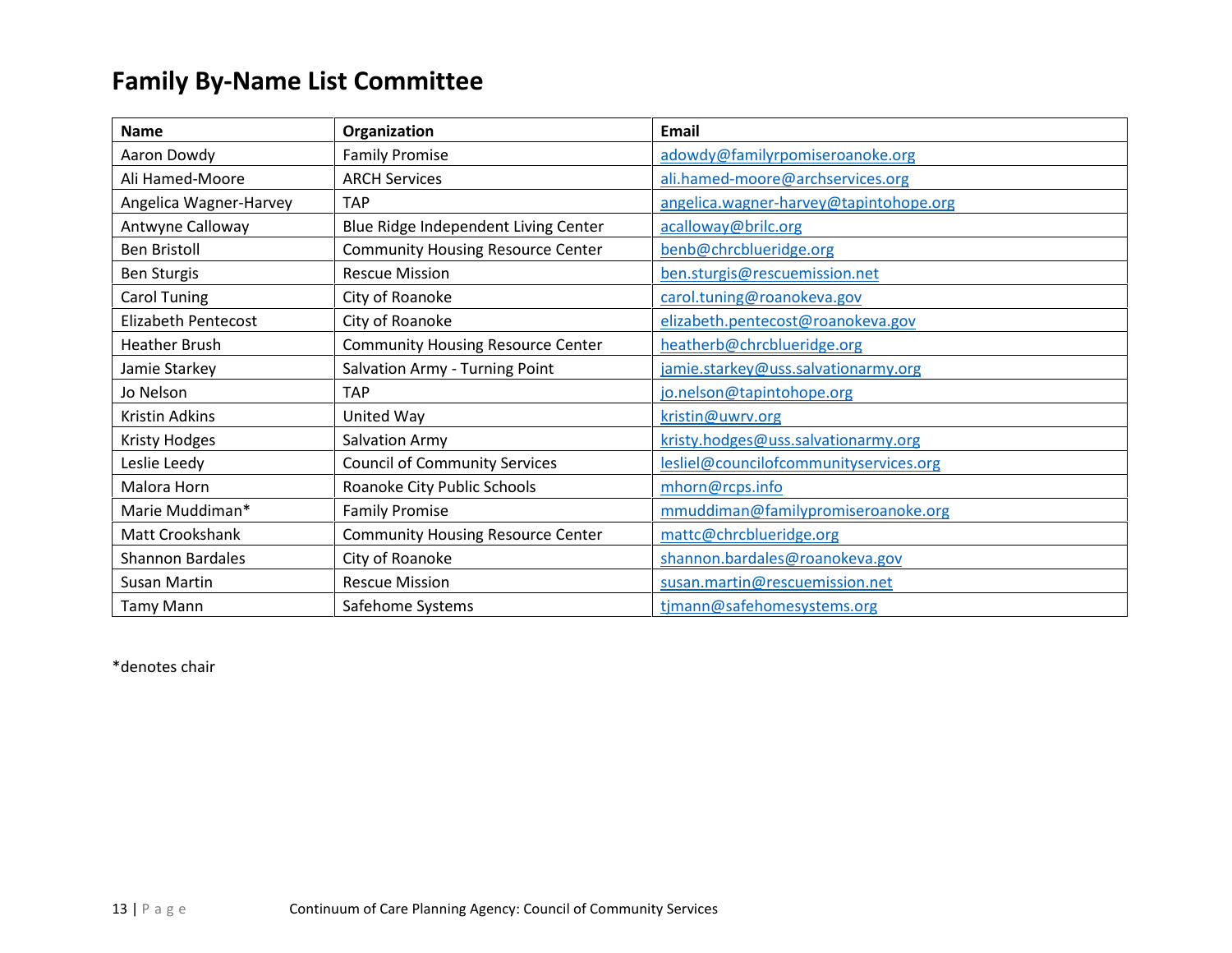### **Data Quality Committee**

| <b>Name</b>           | Organization                             | Email                                |
|-----------------------|------------------------------------------|--------------------------------------|
| Aaron Dowdy           | <b>Family Promise</b>                    | adowdy@familypromiseroanoke.org      |
| Ali Hamed-Moore       | <b>ARCH Services</b>                     | ali.hamed-moore@archservices.org     |
| <b>Ben Bristoll</b>   | <b>Community Housing Resource Center</b> | benb@chrcblueridge.org               |
| <b>Carol Tuning</b>   | City of Roanoke                          | carol.tuning@roanokeva.gov           |
| Dan Merenda           | <b>Council of Community Services</b>     | danm@councilofcommunityservices.org  |
| <b>Kristen Moses</b>  | <b>TAP</b>                               | kristen.moses@tapintohope.org        |
| Matt Crookshank       | <b>Community Housing Resource Center</b> | mattc@chrcblueridge.org              |
| Monica Seiler         | <b>Salvation Army</b>                    | monica.seiler@uss.salvationarmy.org  |
| <b>Phillip Priest</b> | Salvation Army                           | phillip.priest@uss.salvationarmy.org |
| <b>Susan Trout</b>    | City of Roanoke                          | susan.trout@roanokeva.gov            |
| <b>Tracy Kochel</b>   | Blue Ridge Behavioral Healthcare         | tkochel@brbh.org                     |
| Vickie Royer          | <b>TAP</b>                               | vickie.royer@tapintohope.org         |
| Kim Gembala           | Roanoke Rescue Mission                   | kim.gembala@rescuemission.net        |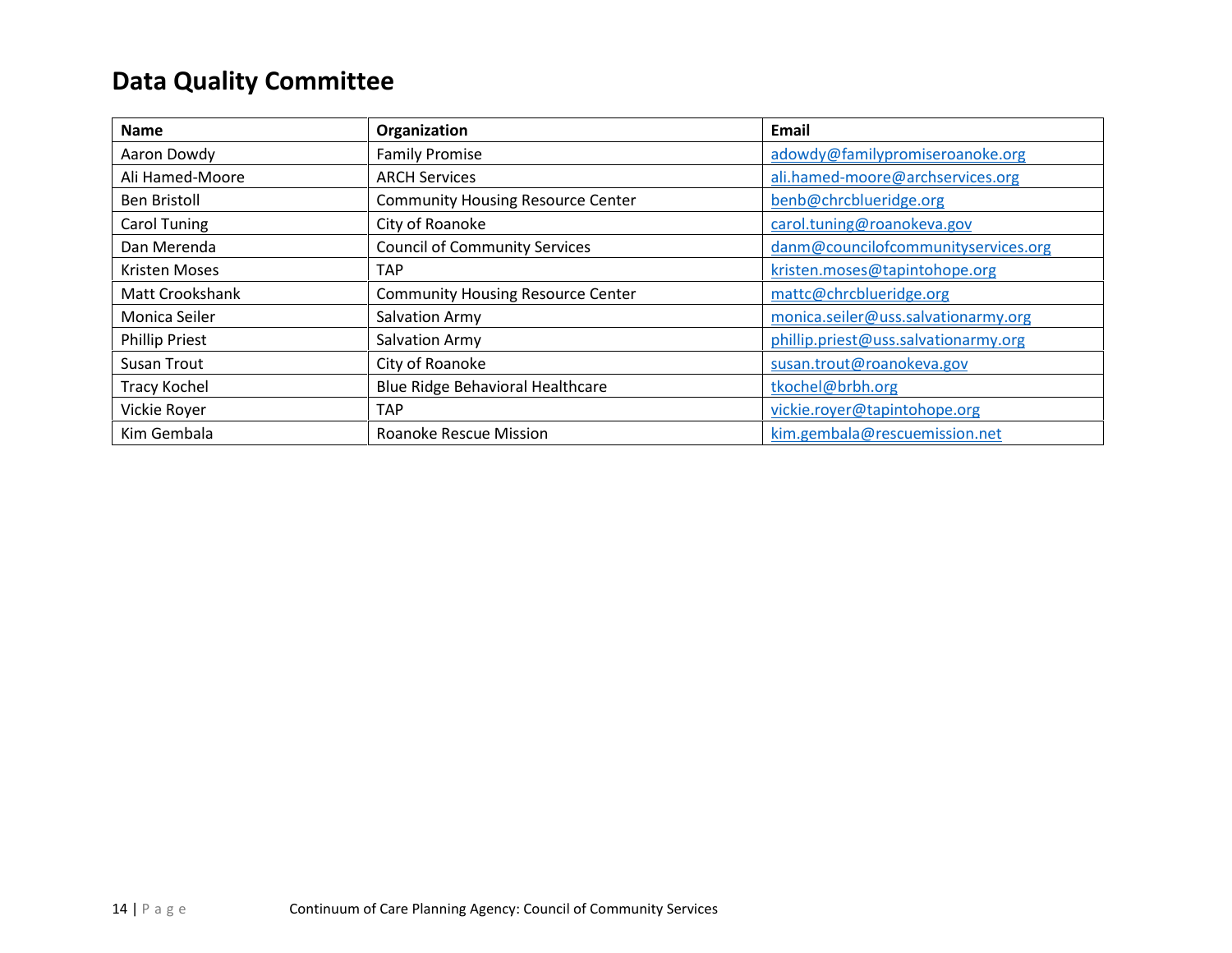## **Grant Writing Committee**

| <b>Name</b>         | Organization                             | Email                               |
|---------------------|------------------------------------------|-------------------------------------|
| Ali Hamed-Moore     | <b>ARCH Services</b>                     | ali.hamed-moore@archservices.org    |
| <b>Carol Tuning</b> | City of Roanoke                          | carol.tuning@roanokeva.gov          |
| Dan Merenda         | <b>Council of Community Services</b>     | danm@councilofcommunityservices.org |
| Matt Crookshank     | <b>Community Housing Resource Center</b> | mattc@chrcblueridge.org             |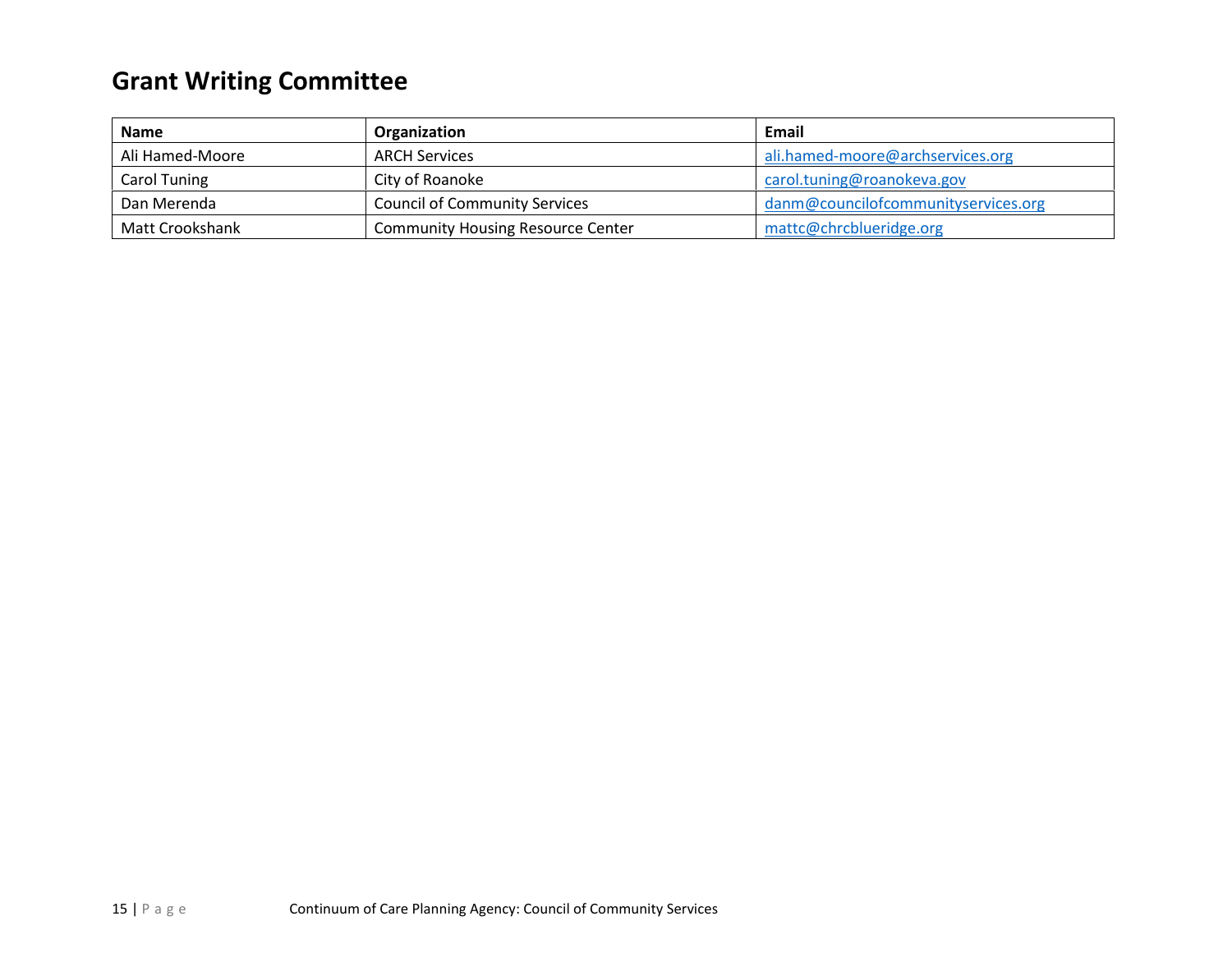### **Coordinated Entry Committee**

| <b>Name</b>            | Organization                             | Email                               |
|------------------------|------------------------------------------|-------------------------------------|
| <b>Ben Bristoll</b>    | <b>Community Housing Resource Center</b> | benb@chrcblueridge.org              |
| Carol Tuning           | City of Roanoke                          | carol.tuning@roanokeva.gov          |
| Jamie Starkey          | Salvation Army - Turning Point           | jamie.starkey@uss.salvationarmy.org |
| Lisha McCargo          | Goodwill Industries of the Valleys       | Imccargo@goodwillvalleys.com        |
| <b>Matt Crookshank</b> | <b>Community Housing Resource Center</b> | mattc@chrcblueridge.org             |
| Susan Trout            | City of Roanoke                          | susan.trout@roanokeva.gov           |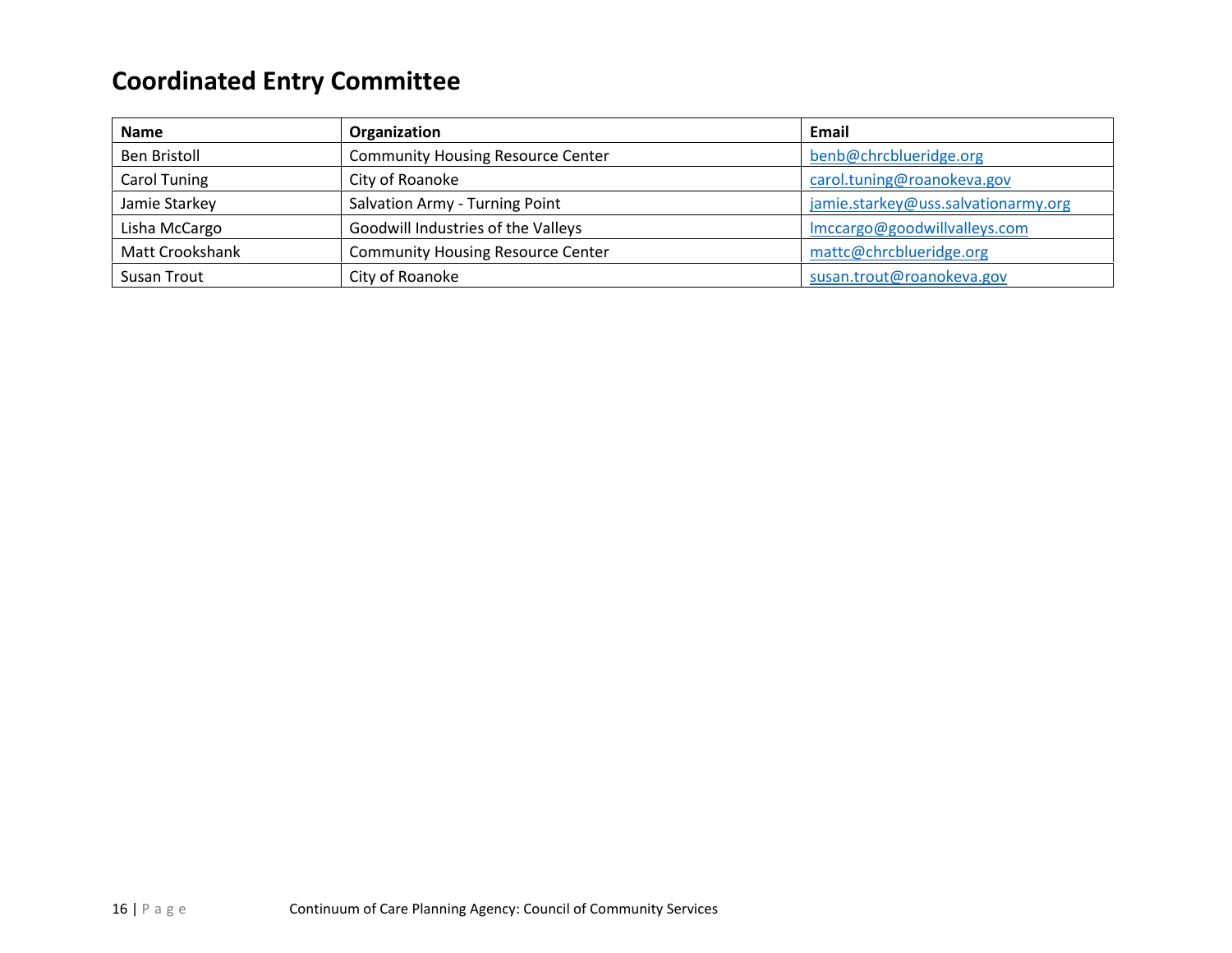## **BRICH Marketing Committee**

| <b>Name</b>         | Organization                         | Email                               |
|---------------------|--------------------------------------|-------------------------------------|
| <b>Bruce Phipps</b> | Goodwill Industries of the Valleys   | bphipps@goodwillvalleys.com         |
| Dan Merenda         | <b>Council of Community Services</b> | danm@councilofcommunityservices.org |
| Dave Prosser        | Freedom First Credit Union           | dprosser@freedomfirst.com           |
| Debbie Brown        | <b>Greene Memorial UMC</b>           | debbieb@gmumc.org                   |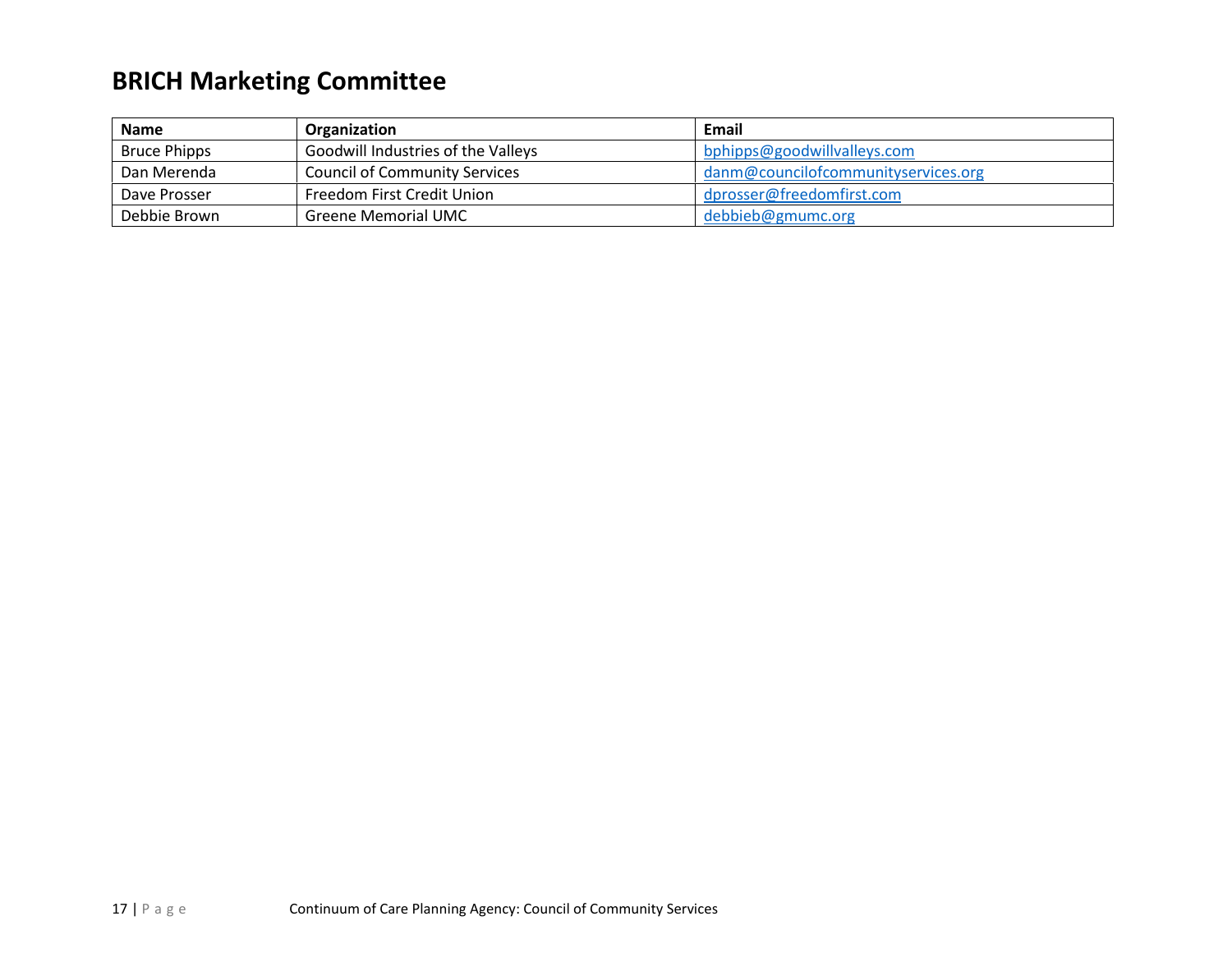#### **BRICH Data, Planning, and Assessment Committee**

| <b>Name</b>            | Organization                             | Email                               |
|------------------------|------------------------------------------|-------------------------------------|
| <b>Ben Bristoll</b>    | <b>Community Housing Resource Center</b> | benb@chrcblueridge.org              |
| <b>Brenda Thornton</b> | City of Roanoke                          | brenda.thornton@roanokeva.gov       |
| <b>Brent Asbury</b>    |                                          |                                     |
| <b>Brian Geiser</b>    | City Sherriff's Dept.                    | bgeiser@roanokeva.gov               |
| Bryan Hill             | <b>RVARC</b>                             | bhill@rvarc.org                     |
| Dan Merenda            | <b>CCS</b>                               | danm@councilofcommunityservices.org |
| Judy Cusamano          | Jefferson College                        | jcusamano@jchs.edu                  |
| Matt Crookshank        | <b>Community Housing Resource Center</b> | mattc@chrcblueridge.org             |
| Paula Prince           | Jefferson College                        | pprince@jchs.edu                    |
| Tanyia Jones           | Salem VA Medical Center                  | tanyia.jones@va.gov                 |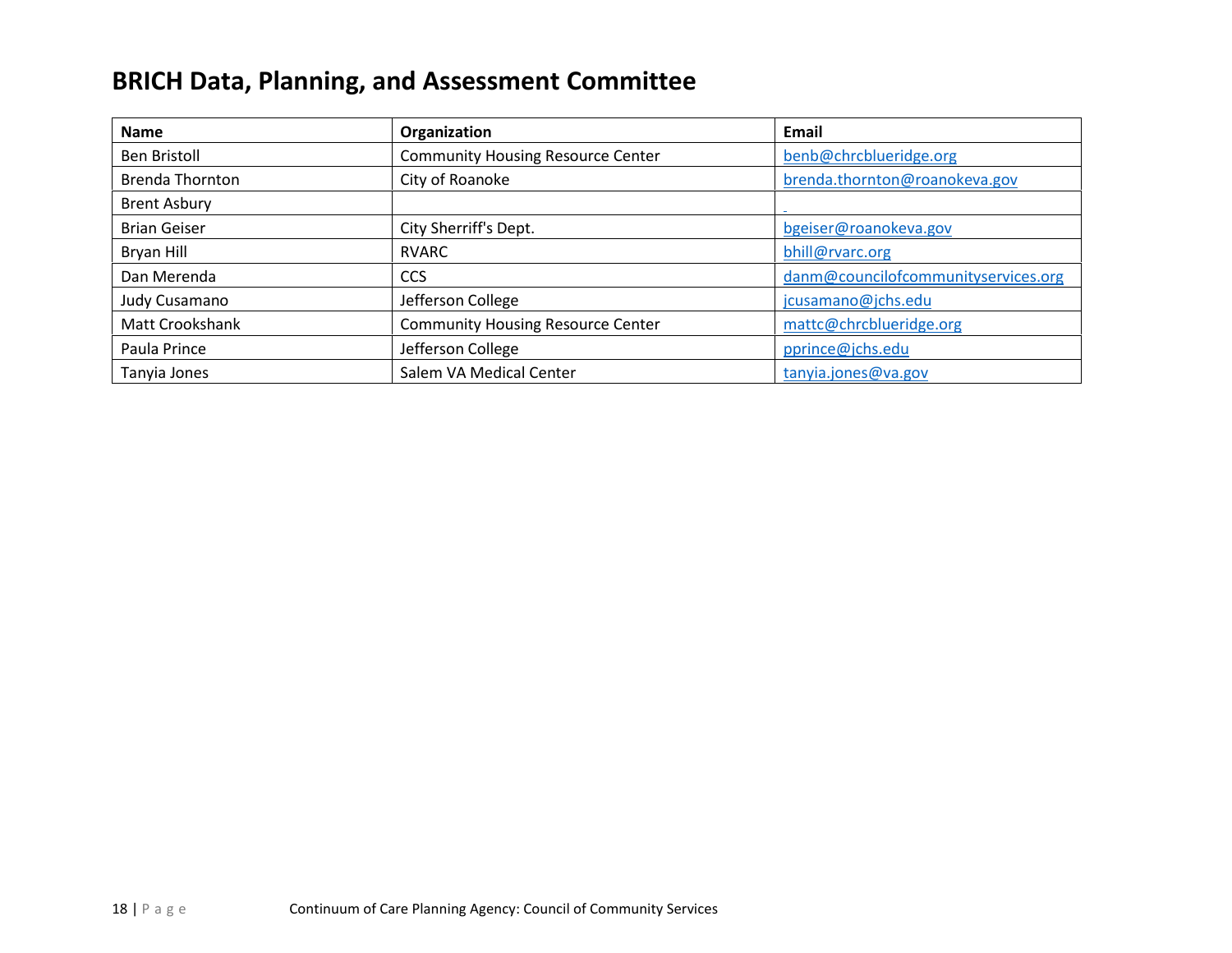#### **BRICH Grant Review Committee**

| <b>Name</b>  | Organization   | Email                       |
|--------------|----------------|-----------------------------|
| Dawn Riddle  | Roanoke County | driddle@roanokecountyva.gov |
| Judy Hough   | City of Salem  | jhough@salemva.gov          |
| Nancy Reid   | Roanoke Gas    | nancy reid@roanokegas.com   |
| Tracy Kochel | <b>BRBH</b>    | tkochel@brbh.org            |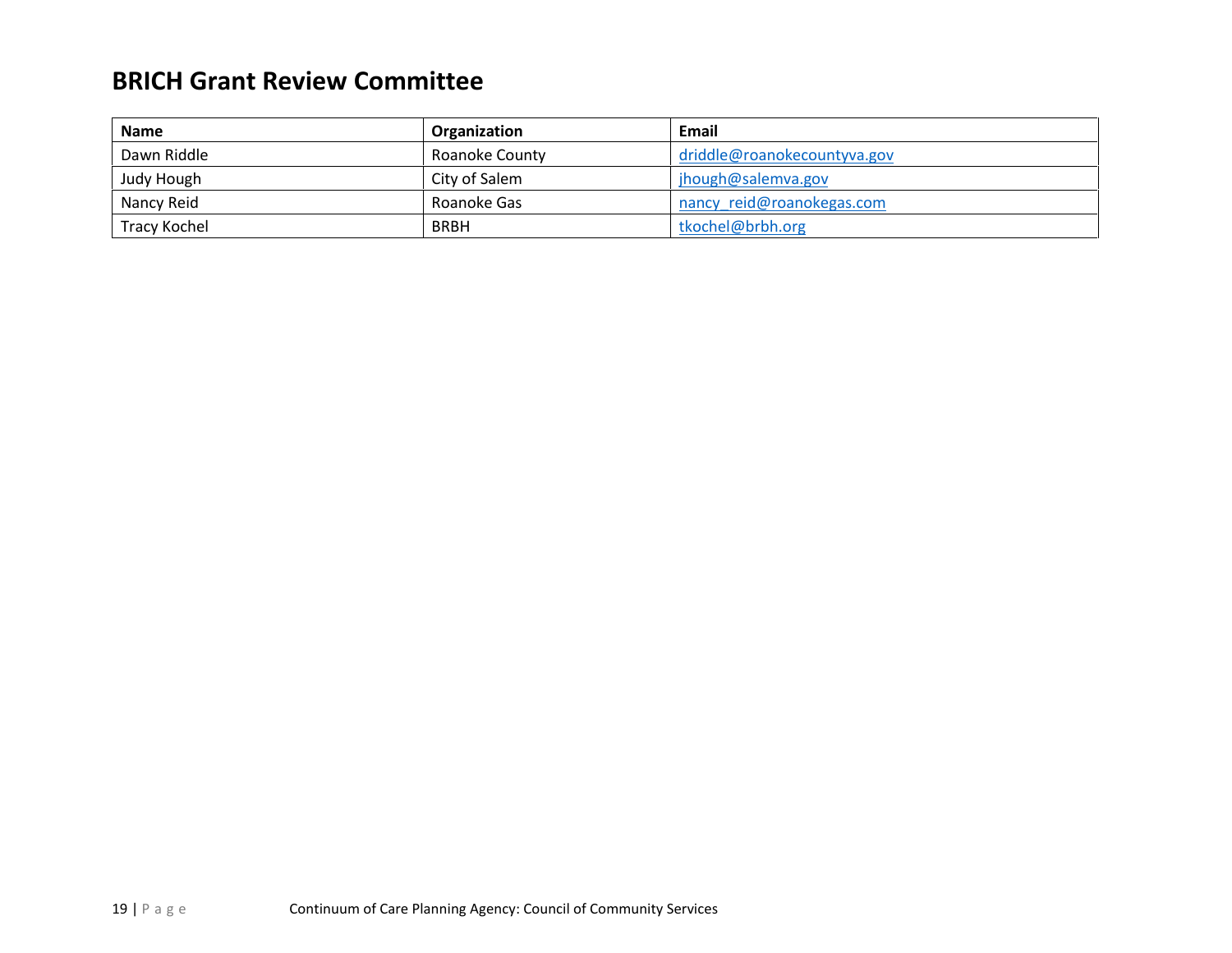#### **BRICH Youth and Family Homelessness Committee**

| <b>Name</b>             | Organization                                | Email                                   |
|-------------------------|---------------------------------------------|-----------------------------------------|
| Ali Hamed Moore         | <b>ARCH</b>                                 | Ali.Hamed-Moore@archservices.org        |
| Amanda Anderson         | <b>Rescue Mission</b>                       | amanda.anderson@rescuemission.net       |
| Angela Penn             | <b>TAP</b>                                  | angela.penn@tapintohope.org             |
| Angelica Wagner-Harvey  | <b>TAP</b>                                  | Angelica.wagner-harvey@tapintohope.org  |
| <b>Anthony Bowling</b>  | <b>TAP</b>                                  | Anthony.Bowling@tapintohope.org         |
| Antwynne Calloway       | Blue Ridge Independent Living Center        | acalloway@brilc.org                     |
| <b>Ben Bristoll</b>     | <b>CHRC</b>                                 | benb@chrcblueridge.org                  |
| <b>Carol Tuning</b>     | City of Roanoke/COC                         | carol.tuning@roanokeva.gov              |
| Cheryl Wilkinson        | <b>BRBH</b>                                 | cwilkinson@brbh.org                     |
| Daniel Ceglowski        | <b>ARCH Services</b>                        | daniel.ceglowski@archservices.org       |
| David Bustamante        | Roanoke Redevelopment and Housing Anthority | dbustamante@rkehousing.org              |
| Janet Belton            | Roanoke City DSS                            | jbelton@roanokecountyva.gov             |
| Jim Ohare               | Roanoke City Juvenile Justice               | jim.ohare@roanokeva.gov                 |
| Jonathan Moralde        | Roanoke Pride                               | jonathan@roanokepride.org               |
| <b>Keith Farmer</b>     | <b>Straight Street</b>                      | keith@straightstreet.org                |
| <b>Kristin Adkins</b>   | <b>UWRV</b>                                 | kristin@uwrv.org                        |
| Krystal Hullette        |                                             | Khullette@roanokecccp.org               |
| Malora Horn             | Roanoke City Public Schools                 | mhorn@rcps.info                         |
| Malora Horn             | Roanoke City Schools                        | mhorn@rcps.info                         |
| Nathaniel Brandetsas    | Roanoke Diversity Center                    | NBrandetsas@email.radford.edu           |
| <b>Nick Dinkel</b>      | Roanoke Diversity Center                    | nickdinkel@gmail.com                    |
| <b>Riley Chattin</b>    | Youth Advocacy Programs (YAP)               | rileychattin@gmail.com                  |
| Robin Royer             | Roanoke City DSS                            | robin.royer@roanokeva.gov               |
| <b>Shannon Bardales</b> | Roanoke City DSS                            | shannon.bardales@roanokeva.gov          |
| Shannon Lugar           | CCS                                         | shannonl@councilofcommunityservices.org |
| Susan Ferraro           | <b>Job Corps</b>                            | ferraro.susan@jobcorps.org              |
| <b>Suzanne Adcock</b>   | <b>DSS</b>                                  | suzanne.adcock@dss.virginia.gov         |
| <b>Todd Gearheart</b>   |                                             |                                         |
| Valerie Koeppel         | Youth Advocacy Programs (YAP)               | vkoeppel@yapinc.org                     |